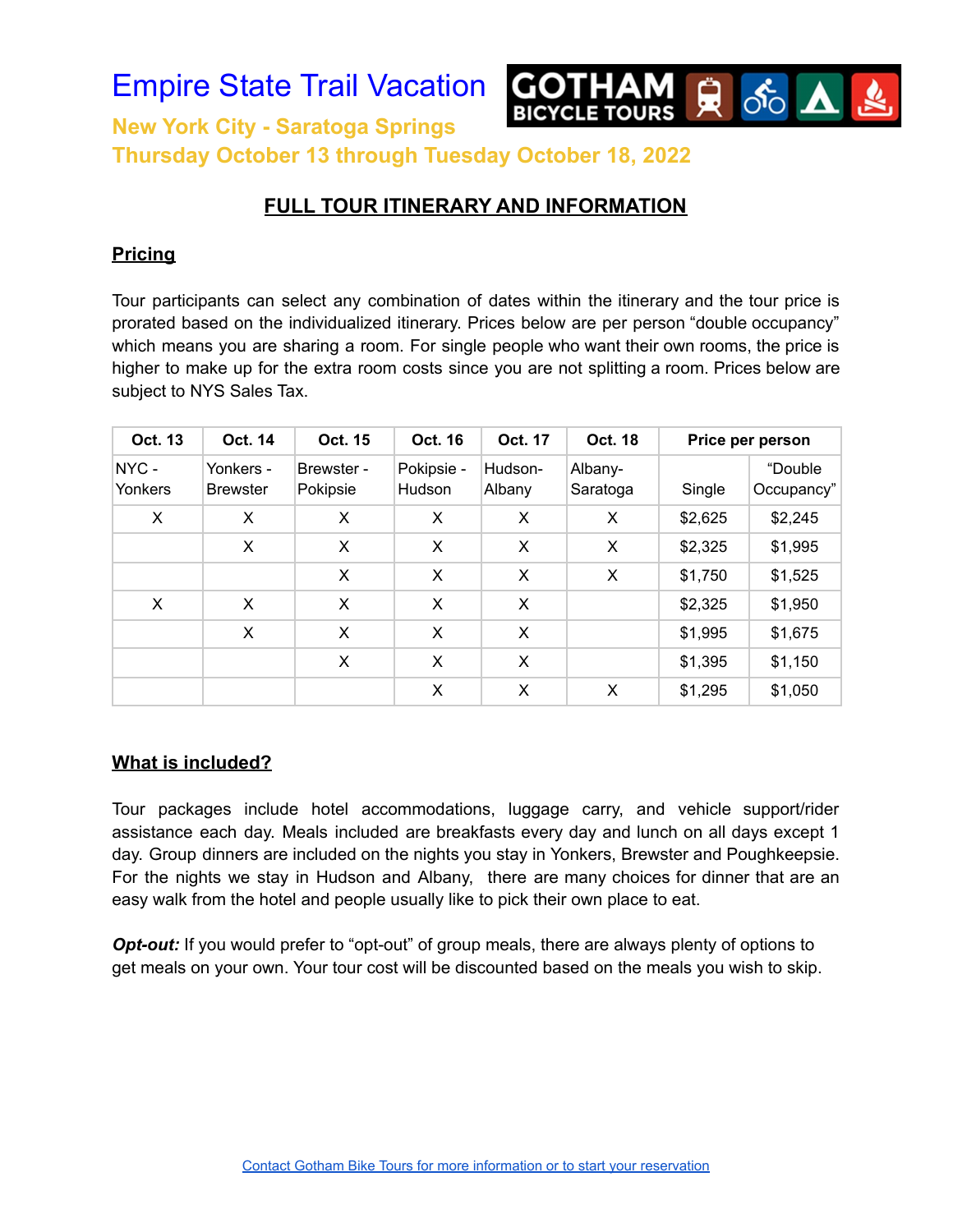Empire State Trail Vacation **GOTHAM A SO A New York City - Saratoga Springs Thursday October 13 through Tuesday October 18, 2022**

### **(SUMMARY CONTINUED)**

### **What is not included?**

The tour is set up for you to bring your own bike. Hybrid bikes are recommended due to dirt roads and paths in some locations. Rental bikes can be added to any package. Costs for rental bikes vary depending on the segment you are riding, number of days, etc.

Dinners are not included on the days where you stay in Hudson and Albany because there are a lot of choices right next to (or in) the hotels you will be staying in and we find that people would rather choose their own on these days. Other activities along the route, such as live music venues, attractions, etc. are also not included. Cab fare or Uber rides for these activities are also not included.

Amtrak or Metro-North Railroad fares to get to/from various ride segments are not included (see each day in the itinerary for information). If you are driving to the ride, parking is free in designated lots. However, getting back to your car, either by Amtrak or bike tour shuttle vehicle is not included. If you are using Metro-North Railroad, we have discounted tickets available.

#### **Deposits, Payments and Price Changes**

The tour deposit to hold your place is \$500 and is non-refundable.

The remainder of the tour price is due June 1. You will be emailed an invoice detailing the final cost based on your exact tour package, opt-outs, additional charges, etc.

Payments may be made by credit card or personal check. Credit card transaction fees apply.

**Sign-up early!** This tour involves arrangements with 5 different hotels, and depending on the segments you choose, you may want to use Amtrak to get to or from the ride and Amtrak has limited space for bikes on each train. You may not be able to book a ticket for your bike on Amtrak if you wait too long.

#### **Reserve your spot / Get a quote**

Contact Gotham Bike Tours for more information or to start your [reservation.](https://forms.gle/9dtqeYvJbmj6AoUo6)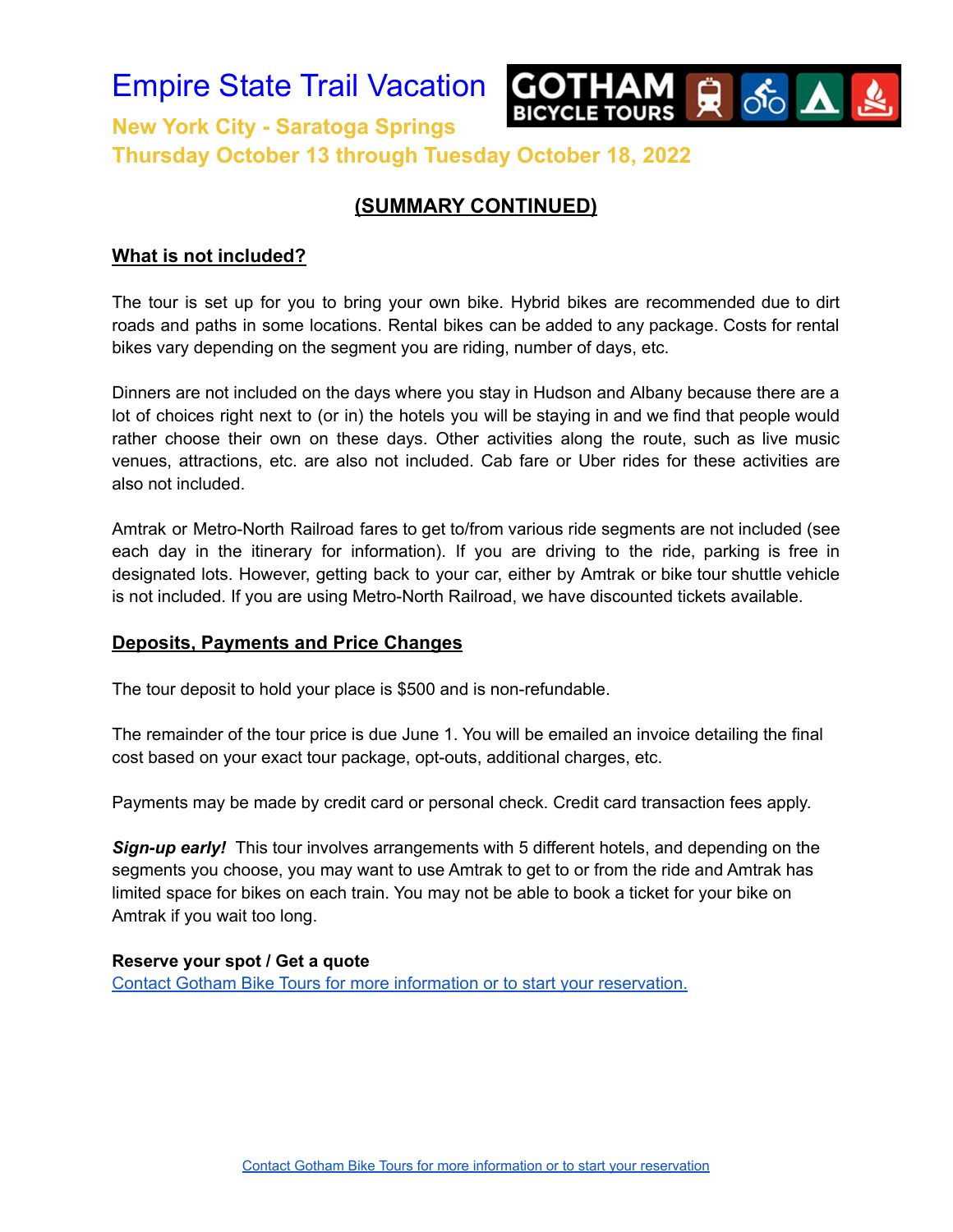

**New York City - Saratoga Springs Thursday October 13 through Tuesday October 18, 2022**

### **Day 1 - NYC to Yonkers**

### **Thursday October 13: Battery Park, Manhattan to Tuckahoe Road, Yonkers 24 Miles, relatively flat. Bike paths and city streets. All paved surfaces.**

Much of the Empire State Trail in NYC is along the Hudson River Greenway in Manhattan where it begins at Battery Park and ends at Dyckman Street. After that, it is a 4-mile jumble of busy city streets before you get to the final stretch of bike path. Lukas Herbert, the owner of Gotham Bicycle Tours, will lead this day of riding to give the group a more personalized tour. Lukas is a licensed NYC sightseeing guide and has 20 years of experience working in urban planning in both NYC and the Hudson Valley and can answer any questions.

After experiencing the sights and sounds of the city, depending on the preferences of the group, we'll have a picnic lunch featuring the best Dominican food the city has to offer, or we can get barbecue. Then we'll head back onto the bike path up to Yonkers where you can check in to your hotel. Yonkers is famous for some of the best Italian food outside of Italy itself. Join us for a group pizza dinner, cooked in a brick oven that exceeds the quality you'll find in Manhattan. Or opt-out and do dinner on your own. An inexpensive Uber ride gives you access to countless great restaurants.

#### **Hotel:** [Hampton](https://www.hilton.com/en/hotels/nycynhx-hampton-suites-yonkers/) Inn by Hilton, Yonkers

#### **Meals included:** Lunch and dinner

**Elevation profile:** One hill on city streets in northern Manhattan. Gradual hill on bike path.



#### **Getting there:**

*Non-local participants:* Stay at hotel in Yonkers the night before (extra charge of \$105 plus tax). You can park for free for the entire tour in this parking lot. Lukas will meet you in the morning and will get you down to the city by van or by train, depending on the group. If you want to stay in a NYC hotel the night before, use the information for local participants below.

*Local participants:* Come directly to the ride in the morning to start the tour. A bag drop will be available the night before so you don't have to carry your bags to the ride. \$20 fee for bag drop in Manhattan or free if you bring your bags to our offices (north Bronx or White Plains).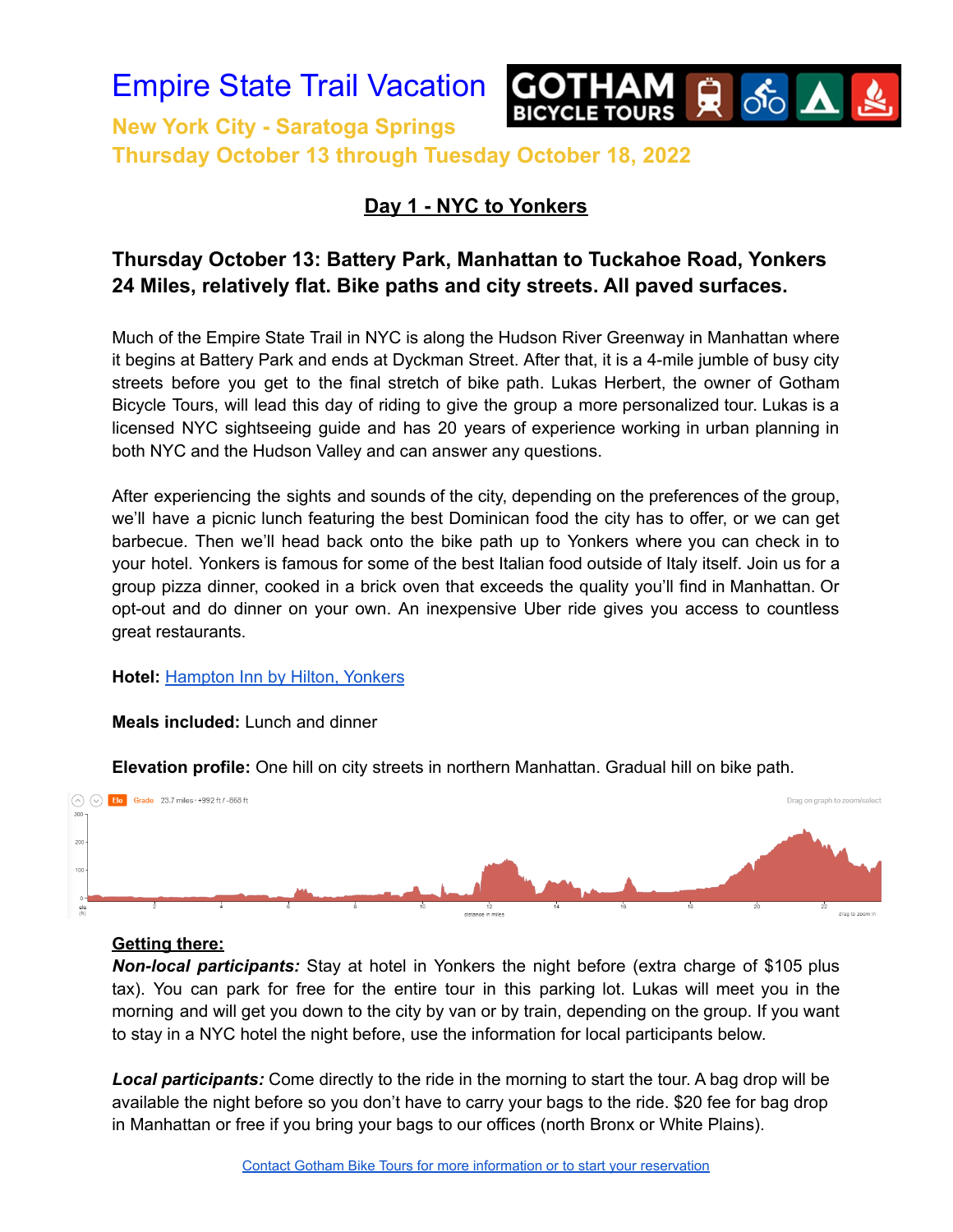

**New York City - Saratoga Springs Thursday October 13 through Tuesday October 18, 2022**

### **Day 2 - Lower Hudson Valley**

### **Friday October 14: Yonkers to Brewster 46 Miles, gradual elevation changes. Almost entirely on a bike path. All paved surfaces.**

Begin your exodus from the big city on a splendid bike path that was built atop a former commuter railroad line. The Empire State Trail takes you all the way to the last stop, but only after you pass through charming villages and hamlets that are nestled amongst farms, forests and the massive reservoirs that supply water to our thirsty metropolis. Have a great picnic lunch at a historic train station. Choose from over 20 overstuffed sandwiches made to your order. Then pedal on to Brewster where you can spend the night just off the trail.

The NYC reservoir system will be the theme for the day, and dinner will be no different as we enjoy a group dinner with a sweeping view of a reservoir at a popular local Mexican restaurant. After dinner you can take a quick taxi ride and end the night at an old-school billiards hall. Another option is to check out a nearby music [venue](https://www.darylshouseclub.com/) owned by Daryl Hall (from Hall & Oates). Or just relax in your room and get ready for another great day of riding.

#### **Hotel:** Comfort Inn, [Brewster](https://www.choicehotels.com/new-york/brewster/comfort-inn-hotels/ny764)

#### **Meals included:** Breakfast, lunch and dinner



**Elevation profile:** Gradual elevation changes on rail-trail bike path.

#### **Getting there:**

*By Car:* Park at Hampton Inn in Yonkers and leave your car there for free for the entire tour in this parking lot.

*By Train:* Take the #1 subway to the last stop 242 Street - Van Cortlandt Park. Ride will start in the Van Cortlandt Park Golf Course parking lot (adds 6 miles)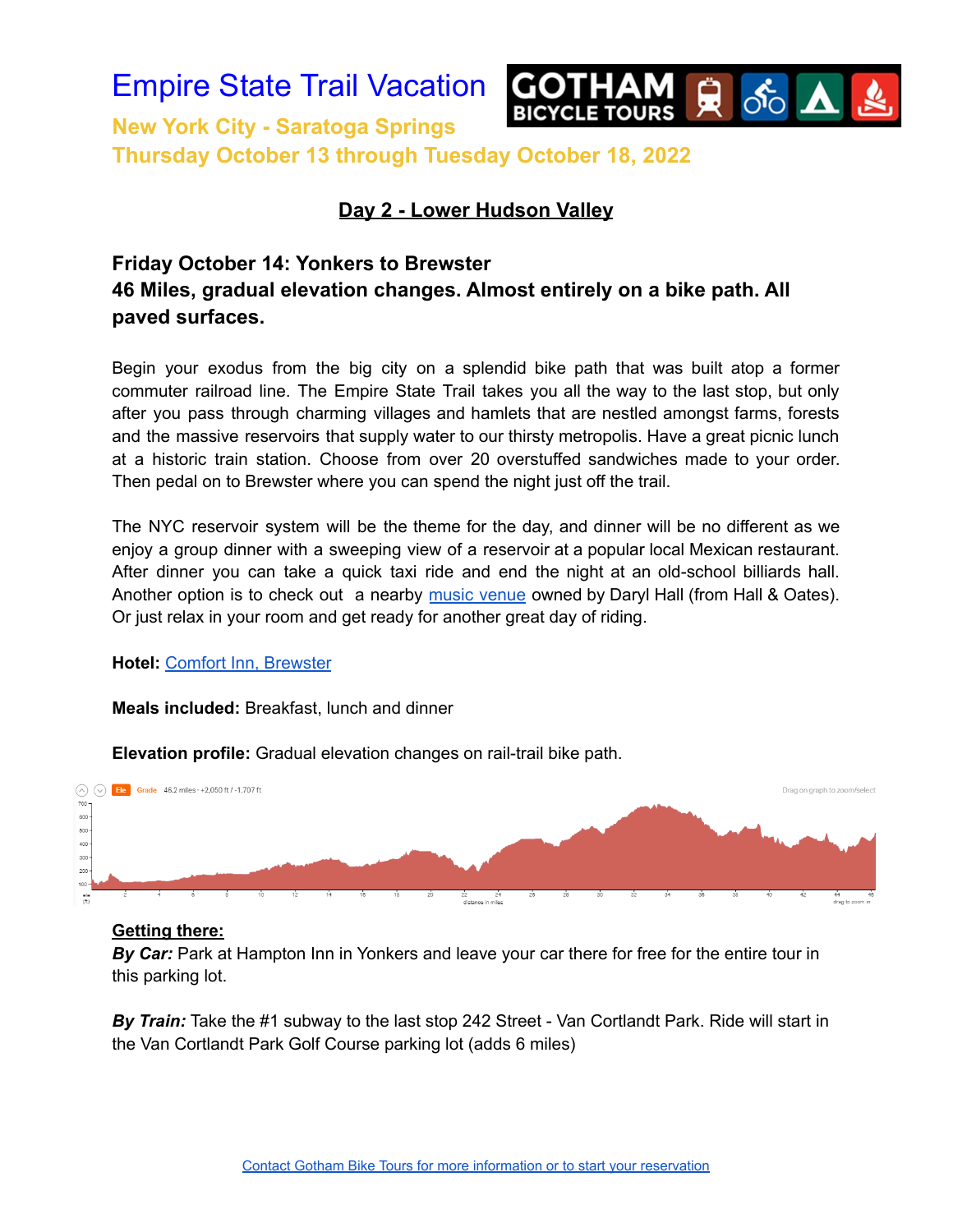

**New York City - Saratoga Springs Thursday October 13 through Tuesday October 18, 2022**

### **Day 3 - Appalachian Crossing**

### **Saturday October 15: Brewster to Poughkeepsie or New Paltz Choose between 40 and 50 Miles. Gradual elevation changes. Almost entirely on a bike path. All paved surfaces.**

You may not know about New York's relationship with the Appalachian Mountains. They cross our region diagonally from southwest to northeast about 50 miles north of the city. While the Appalachian range is dwarfed by the nearby Catskills and Adirondacks, preservation efforts in this region have left it undeveloped. And once again, the Empire State Trail follows a former railroad line that once connected New England to the Hudson River. The elevation changes are gradual, and since you're far from cars and highways, the sound of nature prevails as you pass through picturesque settings. And yes, you will cross the Appalachian Trail with its famous white blazes.

Since services along this part of the Empire State Trail are remote, we'll be offering a trailside brunch featuring bagels, lox, local fruit, yogurt and more. Then you'll arrive in Poughkeepsie where the trail goes over the spectacular [Walkway](https://walkway.org/) Over the Hudson. You can stop here or keep riding if you feel like it. We'll offer a variety of end points for the day where you can be picked up and shuttled to the hotel which is in Poughkeepsie, but not next to the trail. Then after we've all settled in, we'll have another group dinner at the famous Culinary Institute of [America.](https://www.americanbountyrestaurant.com/)

#### **Hotel:** Hampton Inn by Hilton, [Poughkeepsie](https://www.hilton.com/en/hotels/pounyhx-hampton-suites-poughkeepsie/)

**Meals included:** Breakfast, lunch and dinner

**Elevation profile:** Gradual elevation changes on rail-trail bike path.



### **Starting on Day 3? How to get there:**

Take the 8:10 Metro-North Harlem Line train from Grand Central Terminal to Brewster. Train arrives at 9:39. You will be met at the station for bag drop and orientation and you can begin the ride right from the station. Bikes allowed on train with no reservation. Discount rail fare available for \$12.50.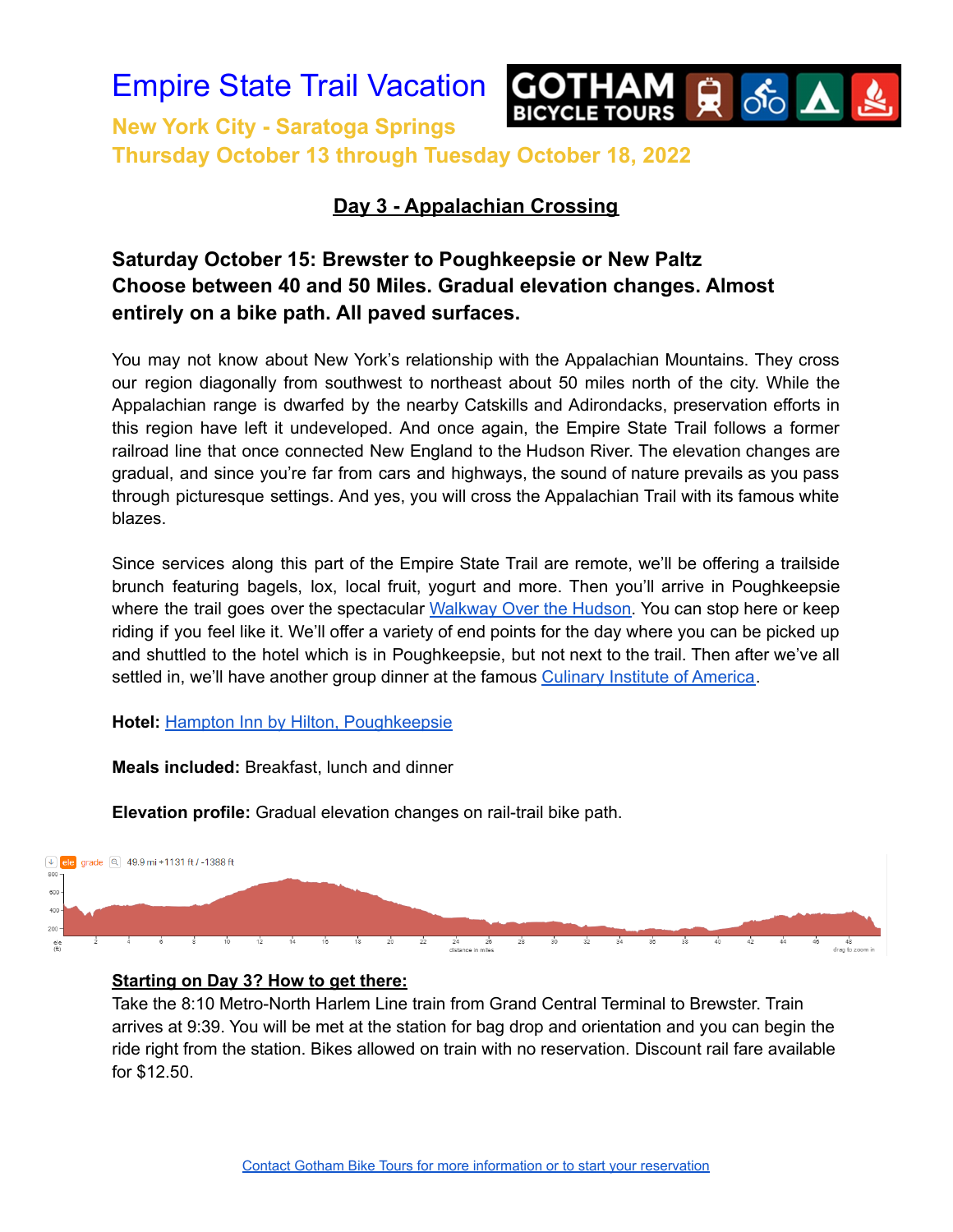

## **New York City - Saratoga Springs Thursday October 13 through Tuesday October 18, 2022**

**Day 4 - Catskill Splendor**

### **Sunday October 16: Poughkeepsie or New Paltz to Hudson Ride length can be customized from 40 to 60 miles. Combination of bike paths & local streets. Some bike paths and roads are unpaved. A few hills.**

As we did the night before, we'll shuttle you back to the trail wherever you left off, or wherever you want to start. No matter what, you have a beautiful day of riding in store as you cruise alongside the Catskill Mountains which dominate the horizon to the west. This is probably the most scenic day of the tour with near-constant vistas of mountains, rivers, farms and historic areas. This is also the only day we do not bring you lunch since you'll be going through several towns with many, many choices, including a trailside cafe in the middle of the woods. You'll also get to ride over another huge railroad bridge, pass through bucolic college campuses, and end in the historic City of Hudson where we'll stay in a boutique hotel. Since there are so many restaurants so close by, dinner is on your own to let you pick out what you want.

While scenic splendor is the theme of the day, you'll also need to be aware that some of the bike paths and roads you will be riding will not be paved. So for this day, you'll want to be on a hybrid bike to check it all out. If you only have a road bike, we can give you a parallel route.

### **Hotel:** The Wick, [Hudson](https://www.thewickhotel.com/)

### **Meals included:** Breakfast

**Elevation profile:** There are hills involved in some areas as you go between the riverfront and upland areas. Bike path segments are generally flat rail trails.



### **Starting on Day 4? How to get there:**

Take the 7:45 Metro-North Hudson Line train from Grand Central Terminal to Poughkeepsie. Train arrives at 9:48. You will be met at the station for bag drop and orientation and you can begin the ride right from the station. Bikes allowed on train with no reservation. Discount rail fare available for \$16.25

### **Ending on Day 4? How to get back:**

Amtrak 244 Empire Service departs Hudson 4:52 arrives NYC 7:05 Amtrak 64 Maple Leaf departs Hudson 7:37 arrives NYC 9:55 Prices change according to when you book. Bike space is limited, you must reserve.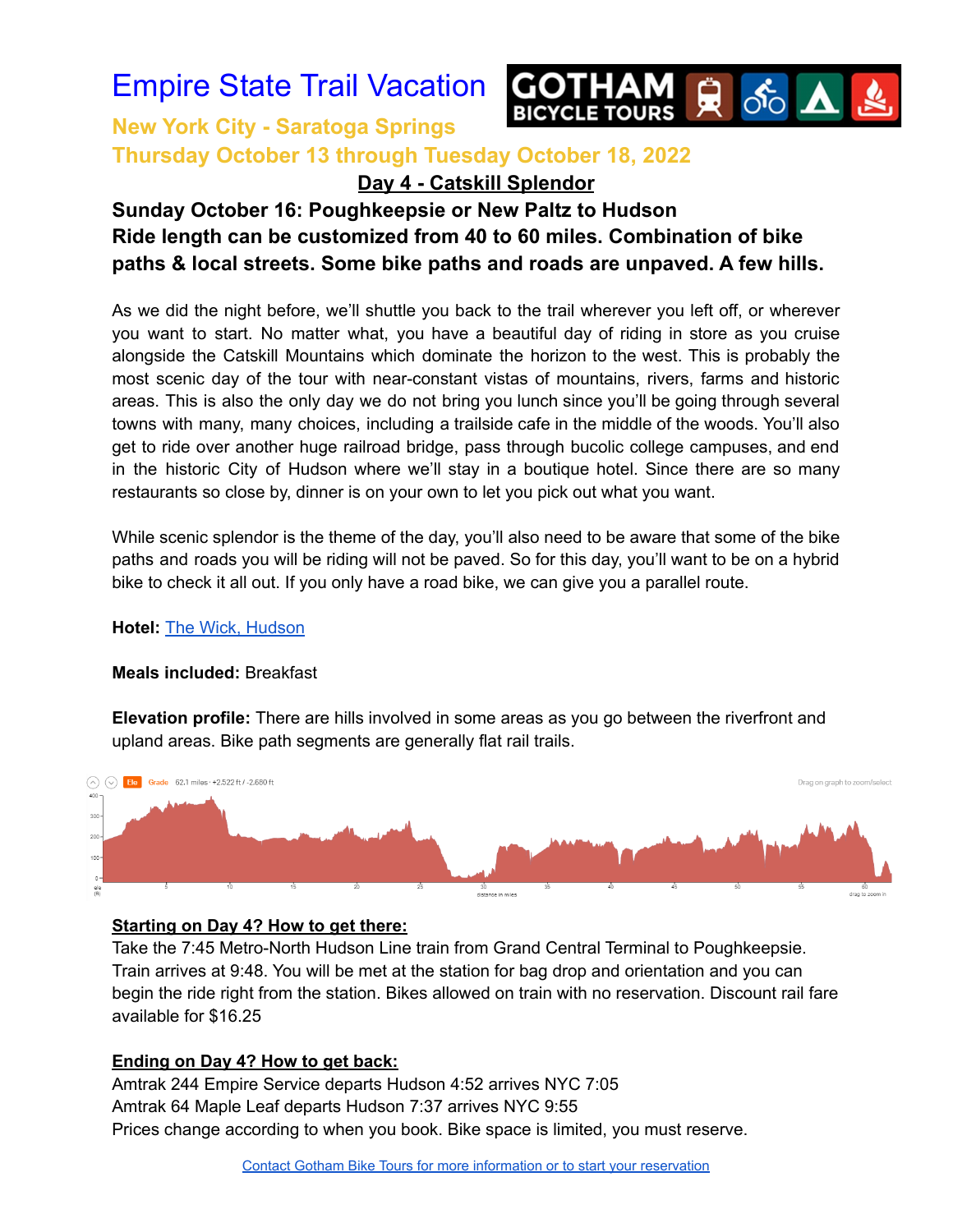

**New York City - Saratoga Springs Thursday October 13 through Tuesday October 18, 2022**

### **Day 5** - **Capital Region**

### **Monday October 17: Hudson to Albany 39 Miles. Mostly "stone dust" paved bike path with some roads in between. Gradual elevation changes on bike paths with downhill at the end.**

Head right out of the hotel and make your way to Albany on another great bike path built atop a former trolley line that used to carry commuters to the state capital. One of the first electric interurban trolleys in the nation, this line had a brief history of operation. But now it carries the Empire State Trail through the commuter suburbs of the capital region. It also follows the pulsing course of scenic streams and waterfalls, whose power was once harnessed for mills, and to provide the electricity for the operation of this important, yet short-lived commuter line.

After stopping for another trailside lunch, descend into Rensselaer via local streets with views of the Hudson River. Albany looms large across the bridge as you approach Empire State Plaza and its modernist design. Take a spin around its white-marbled plaza while you explore the capital complex. There's nothing else like it. Then head to the hotel which is in the center of downtown. Since there are so many restaurants so close by, dinner is on your own to let you pick out what you want.

**Hotel:** Hampton Inn by Hilton, Albany [Downtown](https://www.hilton.com/en/hotels/albhshx-hampton-suites-albany-downtown/)

**Meals included:** Breakfast and lunch

**Elevation profile:** Most elevation changes are very gradual due to the rail trail you will be riding on. There is a downhill as you approach the Hudson River in Albany



**Ending on Day 5? How to get back:** Amtrak 244 Empire Service departs Albany 4:30 arrives NYC 7:05 Amtrak 64 Maple Leaf departs Albany 7:15 arrives NYC 9:55 Prices change according to when you book. Bike space is limited, you must reserve.